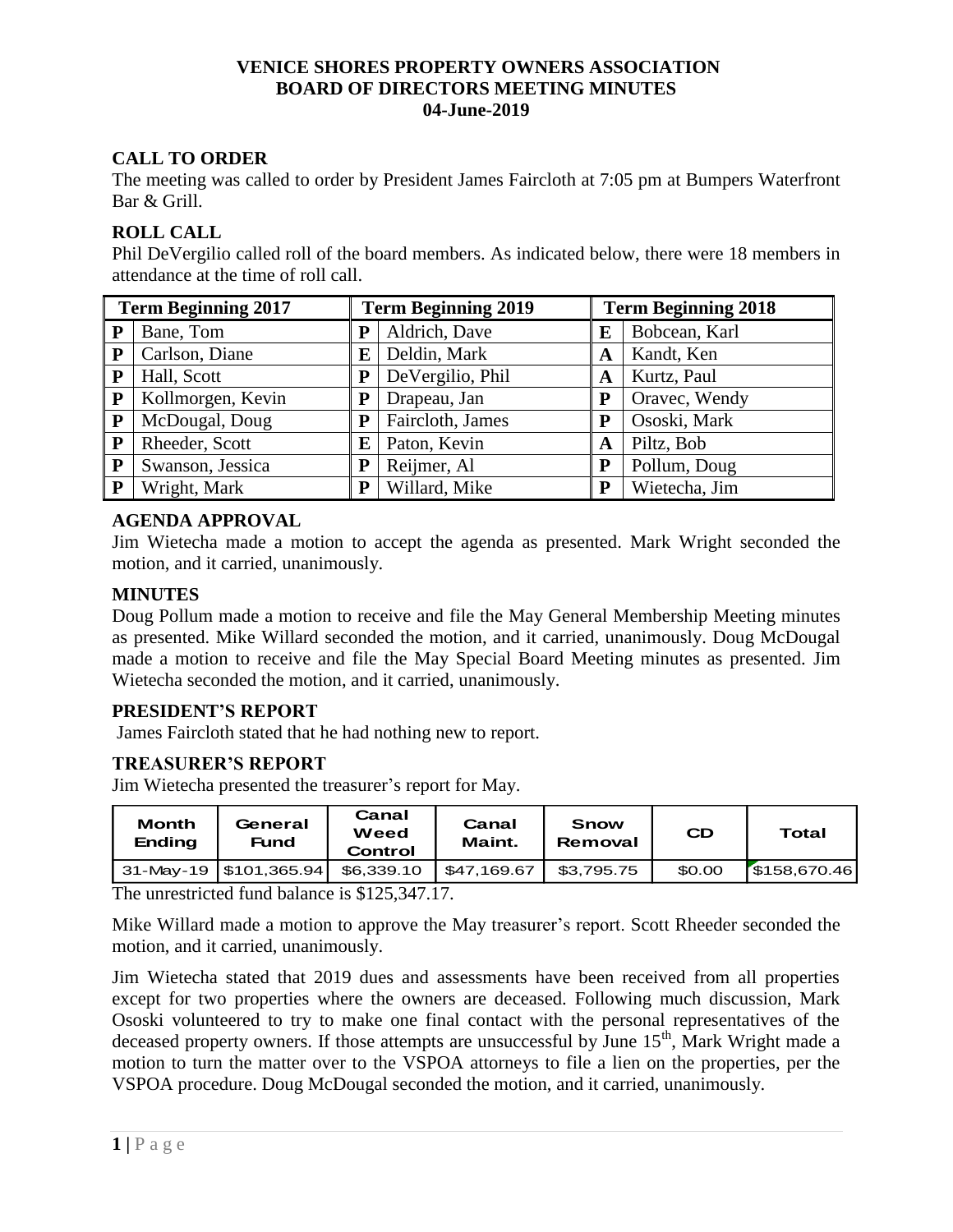## **VENICE SHORES PROPERTY OWNERS ASSOCIATION BOARD OF DIRECTORS MEETING MINUTES 04-June-2019**

#### **RECORD RETENTION/WEB REPORT**

Mark Ososki stated that there was nothing to report.

#### **CORRESPONDING SECRETARY'S REPORT**

Jessica Swanson stated that she had issued no correspondence during the month of May.

#### **SOCIAL MEDIA**

There was nothing significant to report.

#### **CANAL COMMITTEE**

Mark Wright stated that mosquito pellets have been placed in the catch basins and other locations of standing water.

#### **MAINTENANCE COMMITTEE**

- Scott Hall reported that pavement repair over the recently replaced culverts (2) under San Juan is complete. He has not been able to obtain a commitment for repairing the grassy areas.
- Discussion took place on the need to replace the deteriorating culvert under Bayhaven. The county has said they have no money for this project.
- An offer was made to the county by the High Water Committee to install a pump in the "beehive" catch basin at the Bayhaven crossover if the county would block the drain culverts involved. That offer was rejected. VS was told to do nothing regarding water in the ditch along the north side of North River Rd.
- Doug Pollum gave an update on the efforts of the High Water Committee, including the installation of two additional pumps.
- Mark Ososki made a motion to authorize up to \$350 to run a camera through a culvert running from his property west along San Juan. Following discussion, Mark withdrew the motion.
- Doug Mc Dougal reported that the latest USACE forecast for Lake St. Clair shows a possible 5 to 6 additional inches by April 2020.

#### **BUILDING COMMITTEE**

Mark Ososki reported that plans have been approved for an addition at 41352 Clairpointe. Because the entire addition will be bricked, no calculations were made.

Regarding the Rinke house on Windmill, the owners have agreed to have the chimney bricked as shown on the original approved drawings. Although this will not achieve the 75% minimum masonry construction as required by the VS deed restrictions, the Building Committee recommended approval. Mark Ososki made a motion the approve the construction with the bricked chimney and the addition of windows on the porch. Mark Wright seconded the motion, and it carried, unanimously.

The Building Committee has plans for an addition at 41493 Clairpointe.

#### **DEED RESTRICTION REVIEW COMMITTEE**

Jan Drapeau reported that she has received a report of a shed violation that she not yet been able to verify from the street. She will check it out when she makes her canal inspection. Mark Wright said he believes it has grandfather status.